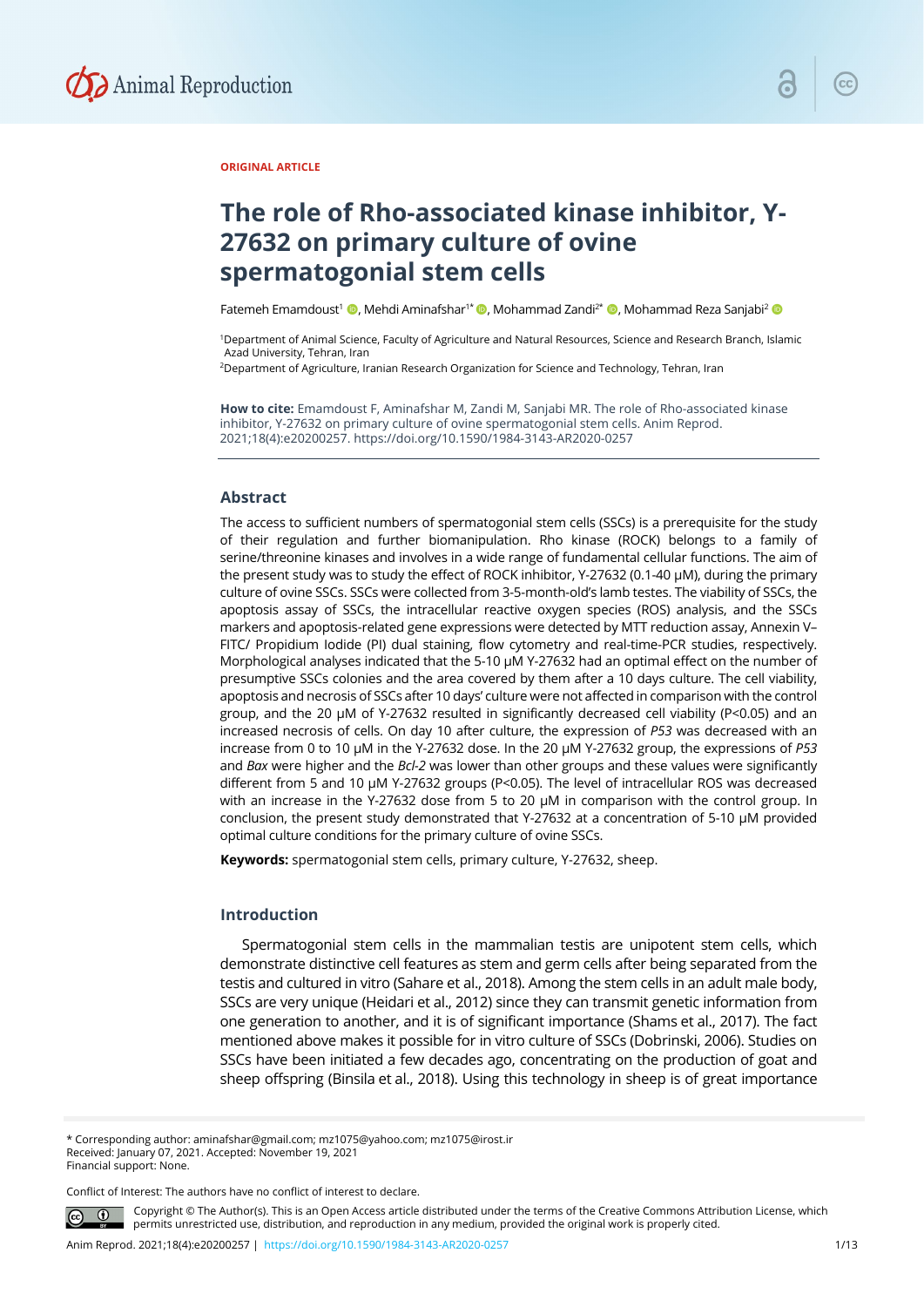due to the problems associated with cryopreservation of ram sperm and artificial insemination and embryo transfer in ewes (Rodriguez-Sosa et al., 2006).

Rock inhibitor (also known as Y-27632) plays an important role in cellular functions, such as cellular polarity, proliferation, migration, metabolism, differentiation, cytokinesis, and apoptosis (Riento & Ridley, 2003; Pirone et al., 2006; Pertz, 2010).

The serine/threonine effectors ROCK I and ROCK II mediate the downstream signaling of Rho activation. In addition, Y27632 (Trans4 [(1R) amino ethyl] N4pyridinylcyclohexanecarboxamidedihydrochloride) is a powerful and influential inhibitor of ROCK I and ROCK II. It has been demonstrated that the Y-27632, would inhibit apoptosis, further cell viability after seeding, and control cell differentiation in embryonic stem cells (Watanabe et al., 2007). Moreover, the survival of cryopreserved dissociated human embryonic stem cells (hESCs), human induced pluripotent stem cells (hiPSCs), and human mesenchymal stem cells would be promoted by this inhibitor (Heng, 2009). The survival of additional cells such as endothelial cells (Koga et al., 2006), retinal ganglion cells (Abbasi et al., 2013) and hESCs derived cardio myocyte and noncardio myocyte cells (Emre et al., 2010), is enhanced through applying the Y-27632. However, further studies are still required to examine whether the treatment of ovine SSCs with Y-27632 would facilitate stem cells survival and colony formation.

This study aims at improving primary culture of SSCs by adding different concentrations of Y-27632 on viability, colony formation, proliferation and apoptosis of SSCs. The effectiveness of Y-27632 was evaluated by different cellular functions such as viability, colony formation, proliferation and apoptosis, which are important in SSCs maintenance.

# **Materials and methods**

#### **Chemicals**

Unless otherwise mentioned, all the chemicals used in the present work were purchased from Sigma (St. Louis, MO, USA). In addition, the plastics were bought from Sorfa (China).

#### **Isolation and culture of SSCs**

The protocol for animal use in the present research was approved by the Iranian Research Organization for Science and Technology (IROST) Agricultural Institute of Animal Ethics, Care and Use (approval number: 2019-2). Testes from three different old shal ram lambs at  $27.1 \pm 4.1$  kg average weight were collected from the local slaughterhouse and were brought to the laboratory within 2h of slaughter. A modified form of the two-time enzymatic digestion process described by Izadyar et al. (2002) was employed in order to isolate SSCs. For the first enzymatic digestion, 2 grams of minced seminiferous tissue of one testicle were suspended in Dulbecco's Modified Eagle Medium (DMEM) (Inoclon, Iran) containing 1 mg/mL trypsin (Inoclon), 1 mg/mL hyaluronidase type II, 1 mg/mL collagenase and 5 μg/mL DNase. The minced seminiferous tissue was incubated in a shaker incubator (200 cycles/min) at 37 ºC for 45 min. The dispersed tissue was collected and subjected to centrifugation at 30 g for 2 min. The supernatant was collected and the pellet was washed with DMEM. For the second enzymatic digestion, the pellet was suspended in DMEM containing 1 mg/mL hyaluronidase type II, 1 mg/mL collagenase and 5 μg/mL DNase without trypsin. The pellet was incubated in a shaker incubator (200 cycles/min) for 30 min. The suspension was then centrifuged at 30 g for 2 min and the pellet was re-suspended in DMEM medium and used for enrichment of SSCs.

#### **Enrichment of SSCs, preparation of feeder layers and culture of SSCs**

As to the enrichment of SSCs, the suspension was filtered through an 80-µm and a 60-µm nylon net filter sequentially. The filtered cells were then transferred to lectin-bovine serum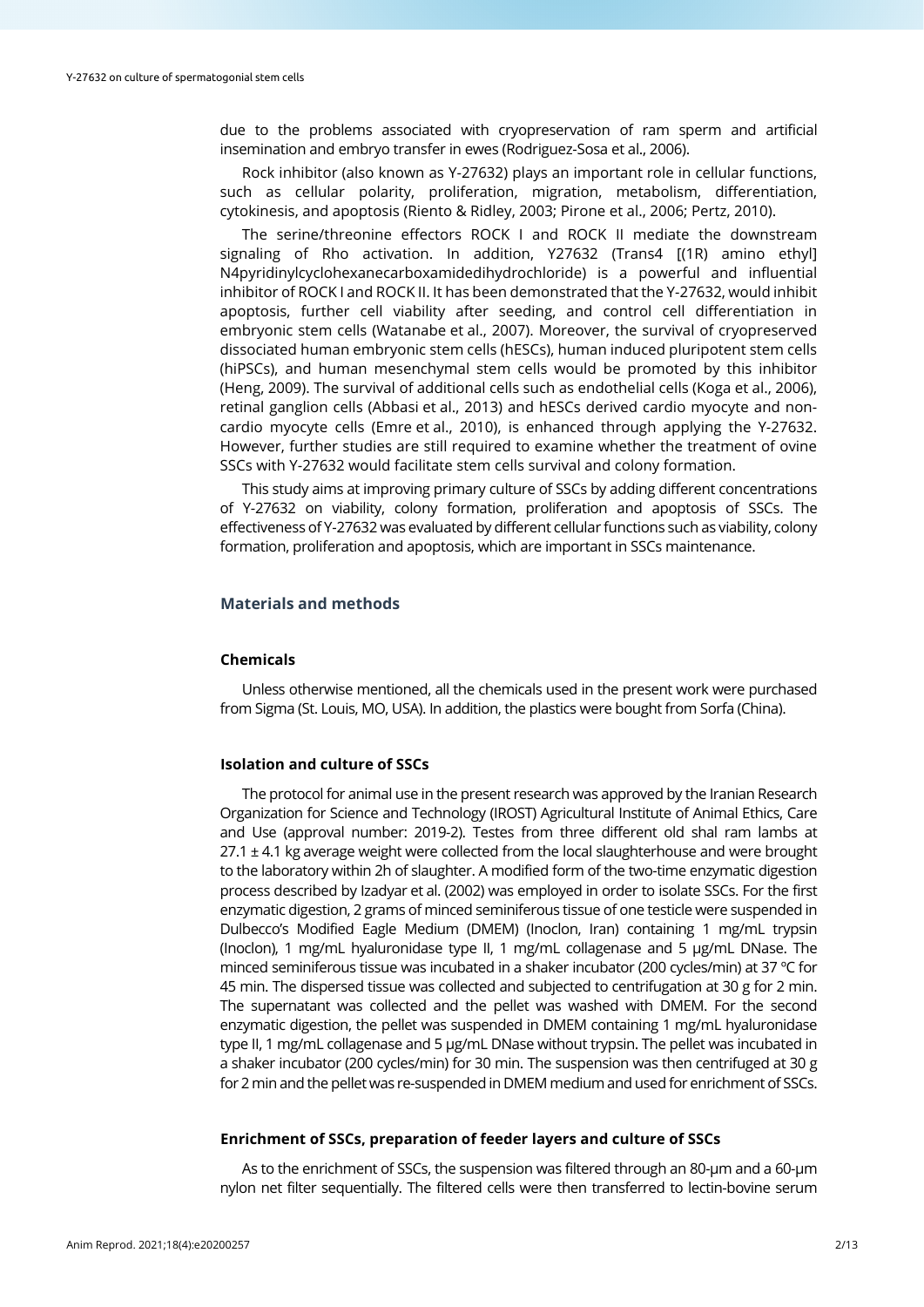albumin (BSA) coated with 60-mm petri dishes. The lectin-BSA coated dishes were prepared by dissolving the lectin (5 µg/mL) from *Datura stramonium* agglutinin into Dulbecco's Phosphate-Buffered Saline (DPBS). The dishes were kept for 2h at room temperature and were then washed with BSA (0.6% BSA in DPBS). After that, the dishes were kept at room temperature for another 2h for coating BSA. The cells seeded on the lectin-BSA coated dishes were incubated for 5-6h in a CO<sub>2</sub> incubator with 5% CO<sub>2</sub> in air at 37 °C. These cells were incubated in order to enable the sertoli cells to get attached to the lectin-BSA. Next, the remaining medium, which was expected to contain SSCs, was collected and transferred to a 15-mL tube. It was then centrifuged for 5 min at 30 g, following which the supernatant was discarded and the pellet was re-suspended in DMEM.

To prepare feeder layers, the cells left over in the lectin-BSA coated dishes were revitalized with fresh DMEM supplemented with 10% fetal bovine serum (FBS) (Gibco, Life Technologies, Rockville, MD, USA) and transferred to an incubator at 37 $\degree$  C and 5% CO<sub>2</sub> for 2-3 days in order to enable these cells, which were expected to be primarily sertoli cells, to grow till a confluent monolayer was formed. For propagation, the cells were sub-cultured in a 50-ml cell culture flask after being disaggregated with 0.25% trypsin-EDTA. For a feeder layer preparation, sertoli cells were plated at a density of  $6 \times 10^4$  cells/cm2 cells/cm<sup>2</sup> and inactivated by 10 μg/mL mitomycin-C treatment for 3h. The cells were subsequently washed 5 times with DPBS and with DMEM supplemented with 10% FBS.

To culture SSCs, the isolated SSCs were cultured (6×10<sup>4</sup> cells/cm<sup>2</sup>) on the sertoli cells feeder layer in 50-ml cell culture flasks containing DMEM medium supplemented with 10% FBS and in the presence of 0.1, 1, 2.5, 5, 10 and 20  $\mu$ M of Y-27632. The SSCs were then incubated in a CO<sub>2</sub> incubator with 5% CO<sub>2</sub> in atmosphere at 37 °C. After 10 days, SSCs colonies were observed in the primary culture as described by (Kala et al., 2012).

The SSCs were characterized at passage 0 (primary culture). Alkaline phosphatase (AP) staining and the expression of *Plzf*, *Cmyc*, *Vasa* and *Thy1* genes were used for characterization of SSCs. For AP staining, SSCs colonies were washed twice with DPBS and were then stained using an AP kit (Sigma, Catalogue No.86C) as per manufacturer's protocol. Surface area of the colonies was measured with Image J software (National Institutes of Health).

#### **RNA isolation, reverse transcription and real-time-PCR**

Total RNA was isolated with Trizol reagent (Invitrogen Corp., Carlsbad, California, USA) and was subsequently treated with DNase (Ambion Inc., Houston, Texas, USA) in order to avoid DNA contamination. RNAs (100 ng) were used to generate the first-strand cDNA by using Moloney murine leukemia virus (MMLV) enzyme and oligo dT primers (Takara, Japan). The changes in the expression of specific markers and apoptotic-related genes were studied by real-time-PCR (Magnetic Induction Cycler (Mic) PCR Machine - Bio Molecular Systems, Australia). PCR was set up in a final volume of 10 μL having 5 µl SYBR Green (Genaxxon, bio science), 1.4 µl nuclease-free water, 0.8 µl of each primer (forward and reverse), and 2 µl template. The real-time-PCR program was started with an initial melting cycle at 94 °C for 15 min to activate the polymerase. The process was followed by 40 amplification cycles of denaturation at 95 °C for 10 sec, and the annealing of specific primers at 60 °C for 15 sec and at 72 °C for a 20 sec extension. The reactions were ended with a final extension at 72 °C for 5 min.

The following custom primer sequences were used for real-time-PCR gene expression analysis: *β-actin* [5'ACCCAGCACGATGAAGATCA3' (forward) and 5'GTAACGCAGCTAACAGTCCG3' (reverse)] (Accession number: U39357.1) (Annealing temperature: 60 °C); *Plzf* [5'CCTCAGATGACAATGACACG3' (forward) and 5'CGCCTTGGTGGGACTCA 3' (reverse)] (Accession number: NM\_001037476.2) (Annealing temperature: 60 °C); *Cmyc* [5' AGAATGACAAGAGGCGGACA 3' (forward) and 5' CAACTGTTCTCGCCTCTTC 3' (reverse)] (Accession number: NM\_001009426.1) (Annealing temperature: 60 °C); *Vasa* [5' TCTTGGAGATTTCCGCTG 3' (forward) and 5' GGCTGTGCTAACTGGCTA 3' (reverse)] (Accession number: JX437186.1) (Annealing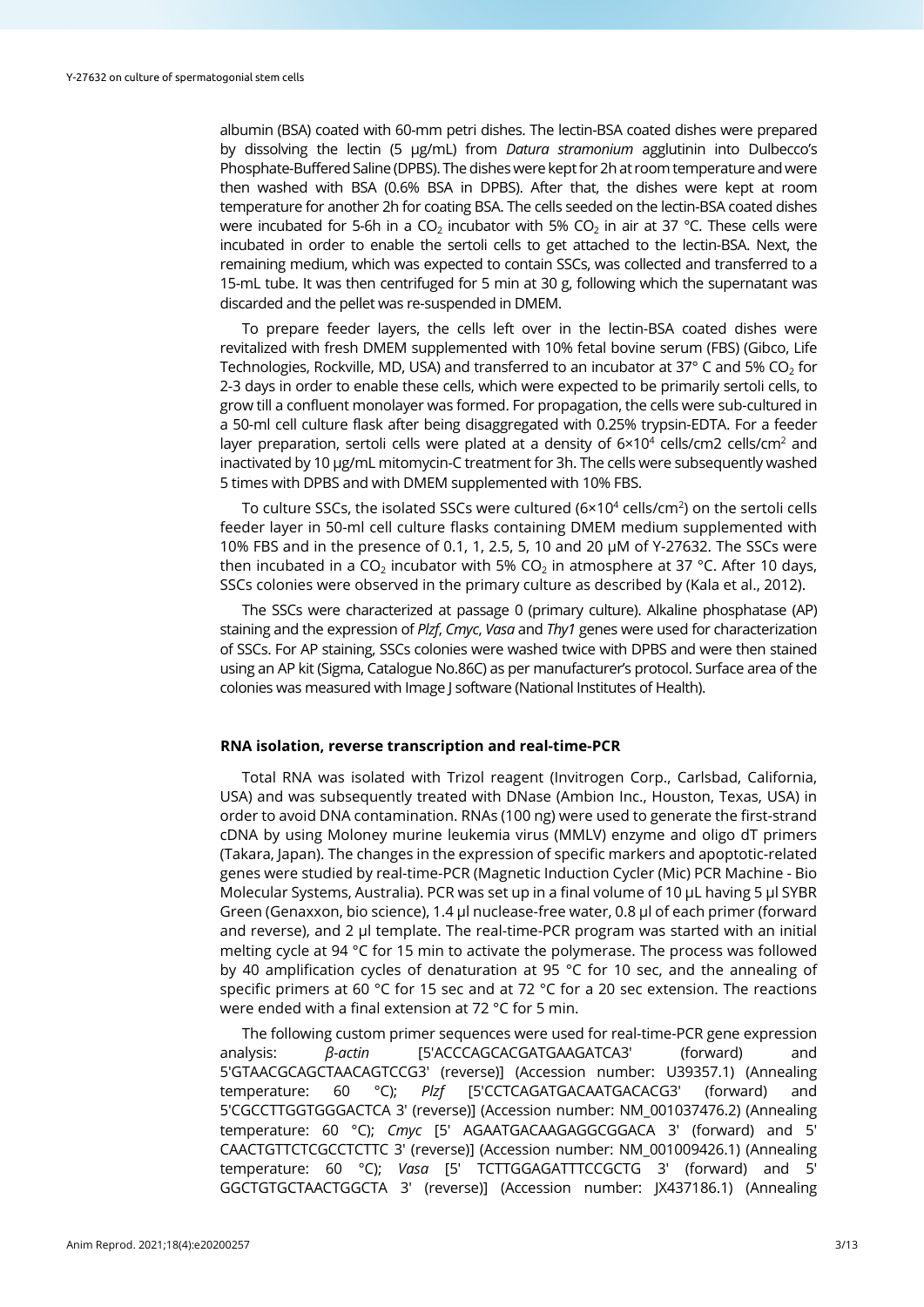temperature: 60 °C); *Thy1* [5'CGTCTCCAATAAGGATGTC3' (forward) and 5'GTCACAAGGAGATGAAGTC3' (reverse)] (Accession number: NM\_001034765.1) (Annealing temperature: 60 °C); *Bcl-2* [5' GATGACTTCTCTCGGCGCTA 3' (forward) and 5'GACCCCTCCGAACTCAAAGA3' (reverse)] (Accession number: AY547260.1) (Annealing temperature: 60 °C); *Bax* [5'GTGAGACCTCTAACCCCACC3' (forward) and 5'GGTCAGAGGTCATGAGGAGG3' (reverse)] (Accession number: GU731063.1) (Annealing temperature: 60 °C); p53 [5'ACAACCTTCTGTCCTCCGAG3' (forward) and 5'GTTGCCAGGGTAGGTCTTCT3' (reverse)] (Accession number: FJ855223.1) (Annealing temperature: 60 °C). Primer3 software was used to design primers. The data were analyzed using the comparative threshold cycle (CT) method with *β-actin* used as an endogenous control. Relative expression for each gene was calculated as a ratio between target gene expression and its reference by ∆∆CT analysis. Fold change of gene expression was calculated as a ratio of expression levels of treated groups to the expression level of the control group (Livak and Schmittgen, 2001). *Plzf, Cmyc, Vasa* and *Thy1* genes were used as SSCs Markers and *Bax, Bcl-2* and *P53* genes were used as apoptosis related genes. The specificity and integrity of PCR products was ensured through the melt curve analysis. No PCR products were obtained when reverse transcriptase was omitted from cDNA synthesis or when DNA templates were omitted from the PCR reaction.

#### **MTT (Methylthiazolyldiphenyl-tetrazolium bromide) reduction assay**

The feeder layer was prepared by coating 96-well dishes with mytomicin treated sertoli cells. After one day, SSCs were seeded on the layer. After 48h of cell culturing with 0.1, 1, 2.5, 5, 10, 20 and 40 µM Y-27632 in 96-well dishes (5000 cells per well), the viability of cells was determined using a kit (Thermo Fisher Scientific, ROCKford, IL, USA) as per manufacturer's protocol. Briefly, 12 mM MTT stock solution was prepared by adding 1 mL of sterile PBS to 5 mg of MTT. Then, 10 µL of the 12 mM MTT stock solution was added to each well, which included a negative control of 10 µL of the MTT stock solution added to 100 µL of medium alone, and incubated for 4h with 5% CO<sub>2</sub> at 37 °C. After that, 100  $\mu$ L of SDS-HCl solution (10 mL of 0.01 M HCl was added to 1 gr of SDS) was added to each well. The microplate was incubated overnight at 37 °C and in a humidified chamber. The formazan concentration was determined by optical density at 570 nm. For each treatment, a coated 96-well dishes without SSCs were used to remove the effect of sertoli cells.

#### **Cell apoptosis assay**

The FITC Annexin V Apoptosis Detection Kit with PI kit (BioLegend, UK) was used to detect the apoptosis of cells by flow cytometry. Briefly, the cells were cultured and treated with Y-27632 (5, 10 and 20 µM). After 10 days, the colonies were collected and by using 0.25% trypsin-EDTA and vortexing the single cells harvested. The cells were then washed with cold PBS, adjusted to 1×10<sup>6</sup> cells/ml in 1X binding buffer and stained with Annexin V-FITC and PI solution for 15 min at room temperature. Stained cells were immediately analyzed by flow cytometry (BD FACSCalibur), and the data were analyzed using Cyflogic V.1.2.1 software.

#### **Intracellular ROS analysis**

Total cellular ROS generation was detected with 20 µM 2′, 7′-dichlorodihydrofluorescein diacetate (ab113851, Abcam) using an FC500 MCL (Beckman Coulter), with excitation and emission wavelengths of 488 nm and 530 nm, respectively. According to the manufacturer's instructions, 5 µM MitoSOX was added to the plates, followed by incubation for 10 min at 37 °C. The cells were then washed twice with pre-warmed (37  $\degree$ C) HBSS Ca/Mg and detached with 0.25% trypsin. Fluorescence was measured using a FACSCalibur (BD Biosciences), with excitation and emission wavelengths of 488 nm and 580 nm. The data were analyzed with FlowJo software (FlowJo, LLC), version 10.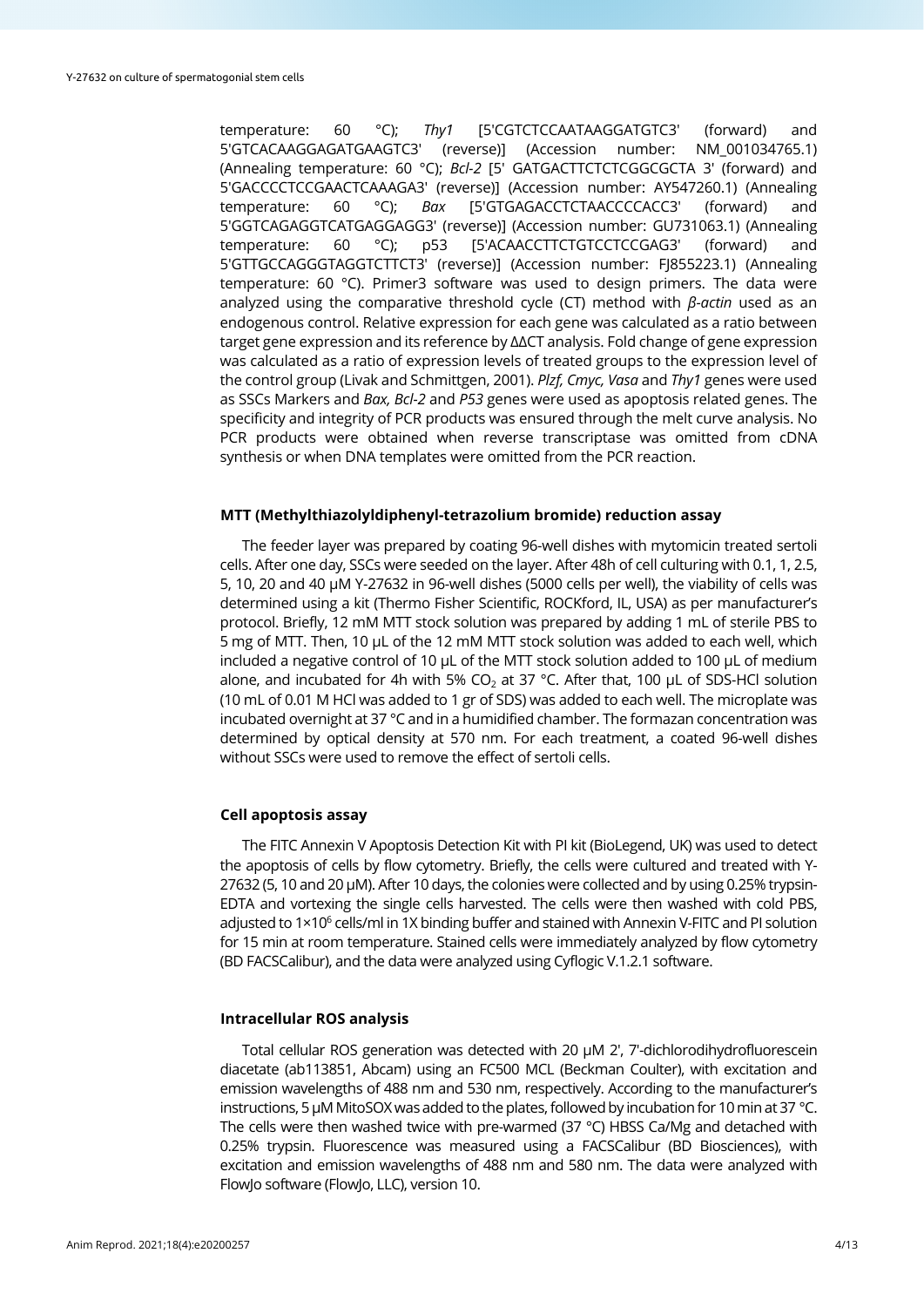## **Statistical analysis**

The data from viability, colony formation, mean colony area, apoptosis, necrosis, ROS and real-time-PCR analysis of *Plzf*, *Cmyc*, *Vasa*, *Thy1*, *Bcl-2*, *Bax* and *p53* genes of SSCs under different concentrations of Y-27632 were analyzed with a statistical software program (SPSS 16, IBM, USA, 2007). Normality was checked using the Shapiro-Wilk test. One-way ANOVA followed by Duncan multiple-range test were used for making comparisons between multiple numeric datasets. Three biological and three technical replicates were used. The results were expressed as mean±SEM and statistical significance was accepted at P<0.05.

#### **Results**

## **Viability of SSCs after 48h culture**

As shown in Figure 1, the viability of SSCs was not affected by 0.1 -10 µM Y-27632; however, higher concentration of Y-27632 (20 and 40 µM) significantly decreased the viability of SSCs (P<0.05).



**Figure 1.** The effects of different concentrations of Y-27632 (0.1- 40 µM) on the viability of SSCs after 48h treatment (Control= 0 µM Y-27632). The data refer to the mean ± SEM. Different letters (a-d) on the bars indicate statistical difference (P < 0.05) by the Duncan test.

## **SSCs colony formation**

To clarify the effect of Y-27632 on ovine SSCs colony formation, different concentrations of Y-27632 were added to the SSCs cultures. Germ cells cultured in the media containing 0, 5, 10 and 20 µM of Y-27632 showed AP activity regardless of the Y-27632 dose. The mean area per AP positive colonies after 10 days of primary culture was significantly greater in the 10 µM Y-27632 group compared with the other groups (P<0.05) (Figure 2). As shown in Figure 3, with an increase in the Y-27632 dose from 0 to 10 µM, the means of colonies and cell bridges increased in a dose-dependent manner and they were significantly higher in the 5 and 10 µM Y-27632 groups than the control group (P<0.05). However, with the addition of 20 µM Y-27632, the means of colonies and cell bridges were reduced. Based on these results, it can be assumed that the data support beneficial effects of 10 µM Y-27632 on formation of SSCs colonies.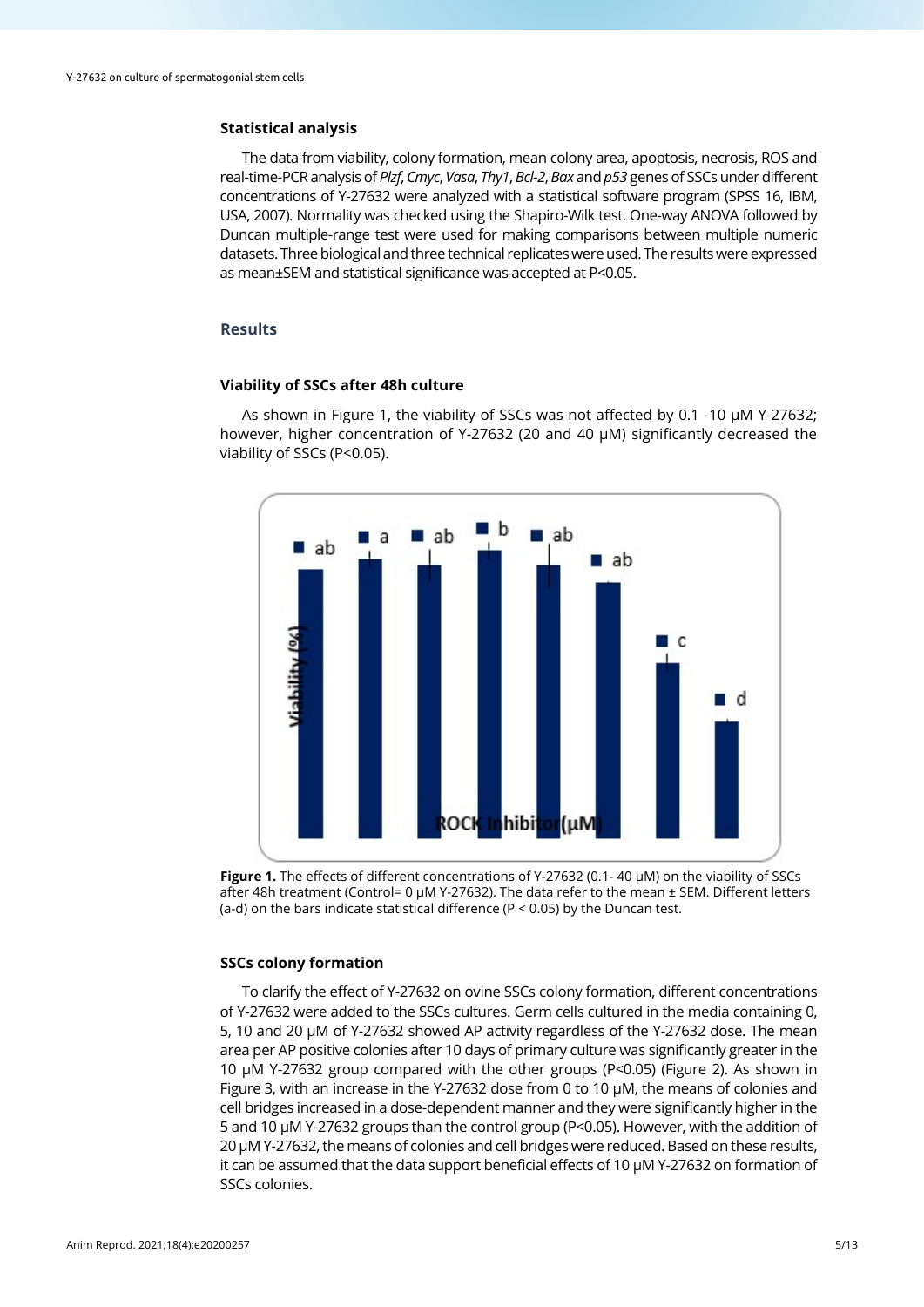



**Figure 2.** Ovine SSCs colonies, Alkaline phosphatase (AP) staining and mean colony area in cell cultures supplemented with different concentrations of Y-27632 after a 10-day culture (Control= 0 µM Y-27632). Y-27632 doses are 0 µM (A, E), 5 µM (B, F), 10 µM (C, G), and 20 µM (D, H). The data refer to the mean  $\pm$  SEM. Different letters (a, b) on the bars indicate statistical difference (P < 0.05) by the Duncan test. Scale bars 50 µm.



**Figure 3.** The effects of different concentrations of Y-27632 (0.1- 20 µM) on SSCs colony formation after 10 days (Control= 0 µM Y-27632). The data refer to the mean ± SEM. Different letters (a-d) on the bars indicate statistical difference (P < 0.05) by the Duncan test.

## **Apoptosis assay of SSCs after a 10-day culture**

The flow cytometry results of SSCs after a 10-day culture with different concentrations of Y-27632 on cell viability, apoptosis, and necrosis are shown in Figure 4. The results demonstrated that 5 and 10 µM of Y-27632 did not significantly affect the cell viability, apoptosis, and necrosis of SSCs in comparison with the control group (P>0.05). However, 20 µM of Y-27632 significantly decreased the cell viability and increased the necrosis of the cells under study (P<0.05).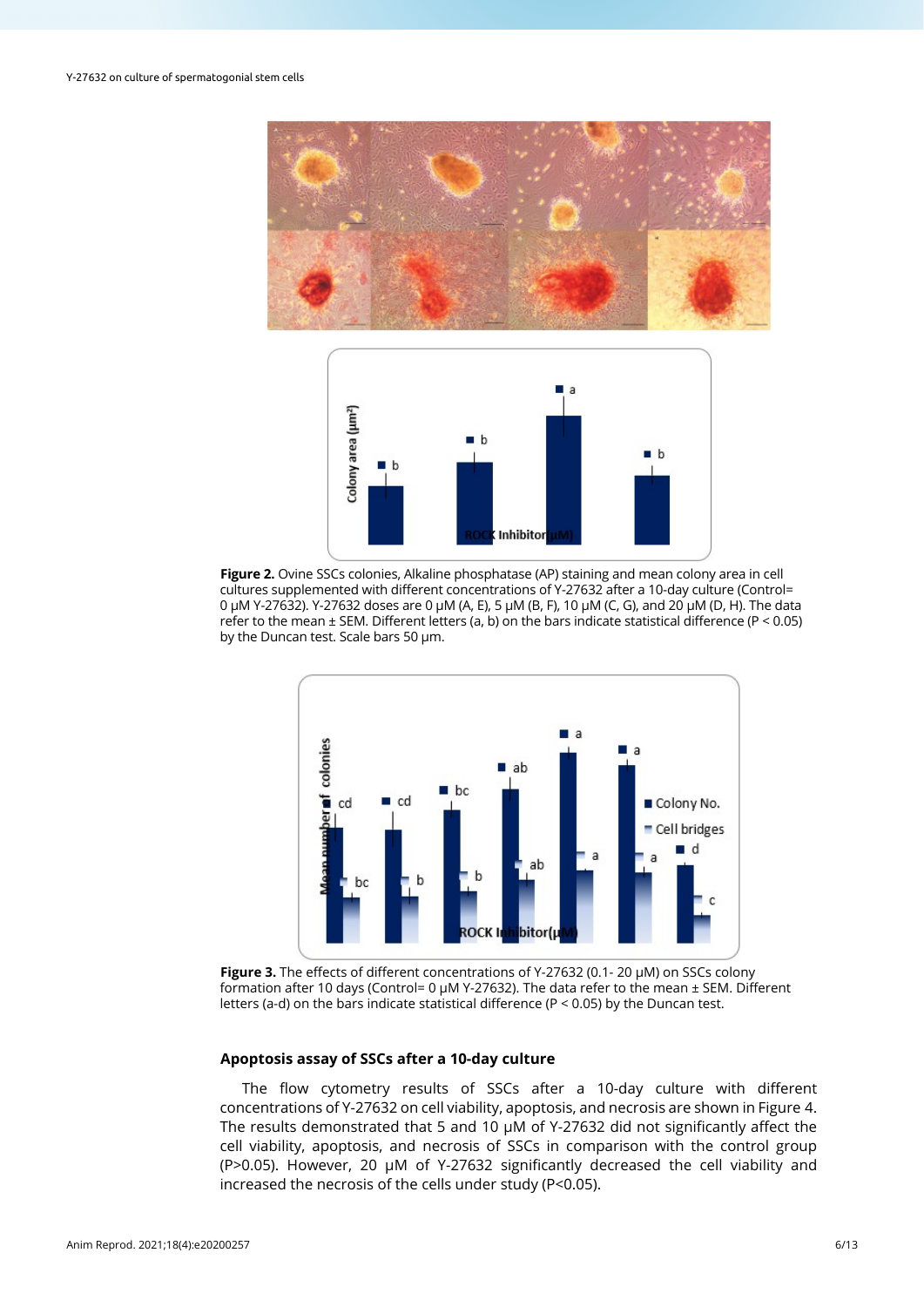

**Figure 4.** (A) Annexin-V/-FITC/PI Flow cytometry analysis of SSCs treated with 5, 10 and 20 mM of Y-27632 after a 10-day culture (Control= 0 µM Y-27632). The viable cells, early apoptotic and necrotic/secondary necrotic cells was represented by the lower left quadrant (Annexin-V<sup>-</sup>/Pl<sup>-</sup>), lower right (Annexin-V<sup>+</sup>/Pl<sup>-</sup>) and upper (Annexin-V<sup>+</sup>/Pl<sup>+</sup>) quadrant, respectively. (B) Percentage of normal, necrosis and apoptosis after Y-27632 administration in SSCs cells. The data refer to the mean ± SEM. Different letters (a, b) on the bars indicate statistical difference (P < 0.05) by the Duncan test.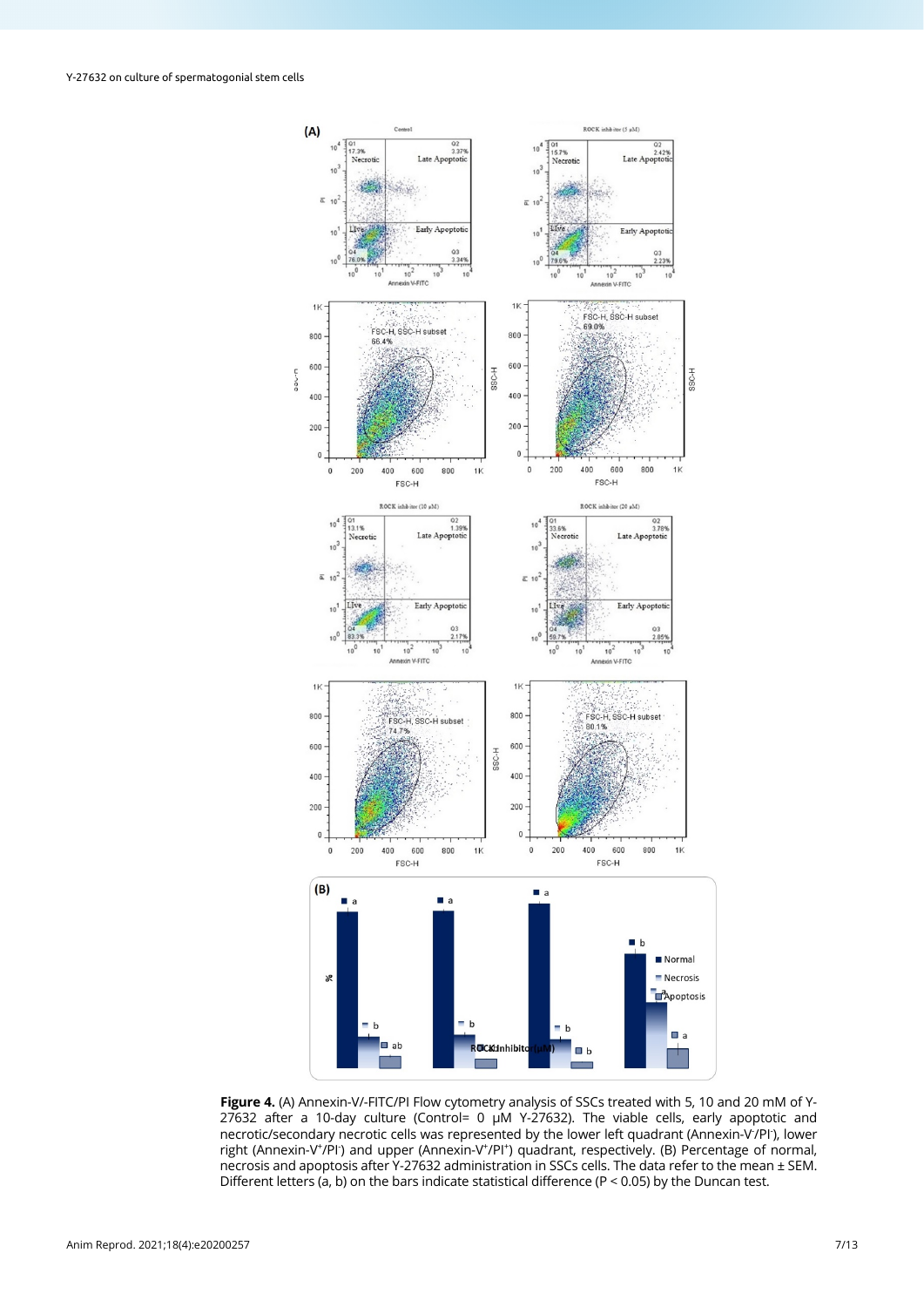# **Intracellular ROS analysis**

The relative intracellular ROS levels were estimated 10 days after culture. As shown in Figure 5, the levels of intracellular ROS significantly decreased with an increase in the Y-27632 dose from 5 to 20 µM, and the ROS level was the lowest in the 20 µM group in contrast with other groups (P<0.05). However, no significant difference in ROS levels was observed between the 5 and 10 µM groups (P>0.05).



**Figure 5.** Analysis of intracellular reactive oxygen species (ROS) levels in the media supplemented with various concentrations of Y-27632 (Control= 0 µM Y-27632). The data refer to the mean ± SEM. Different letters (a-c) on the bars indicate statistical difference (P < 0.05) by the Duncan test.

# **SSCs markers gene expression**

As shown in Figure 6, on day 10 after culture, there was no significant difference in the expression of *Plzf*, *Cmyc*, *Vasa* and *Thy1* genes among different concentrations of Y-27632 (0 to 20 µM).

 $(P>0.05)$ .



**Figure 6.** Real-time-PCR analysis of *Plzf*, *Cmyc*, *Vasa* and *Thy1* genes and *Bcl-2*, *Bax* and *p53* genes on day 10 after culture (C= 0 µM Y-27632). The data refer to the mean ± SEM. Different letters (a, b) on the bars indicate statistical difference ( $P < 0.05$ ) by the Duncan test.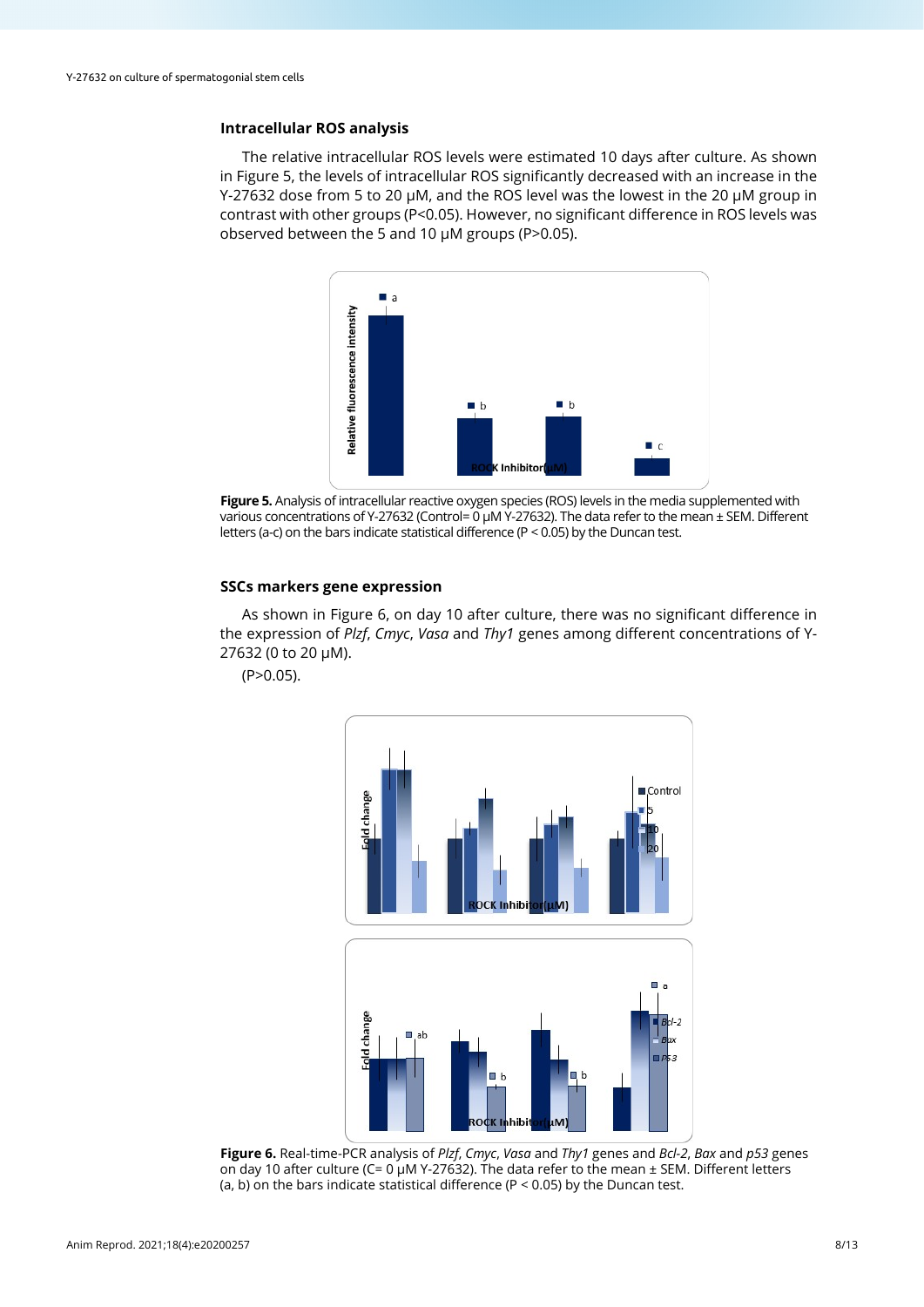## **Apoptosis related gene expression**

As shown in Figure 6, on day 10 after culture, *p53* expression decreased with an increase in the Y-27632 dose from 0 to 10  $\mu$ M. However, in 20  $\mu$ M Y-27632, the expression of *p53* significantly increased (P<0.05). In contrast*,* the relative mRNA levels of *Bcl-2* was the lowest in 20 µM Y-27632. Also, no significant difference in expression of *Bcl-2 and Bax* was observed in different concentrations of Y-27632 (0-20 µM) (P>0.05).

## **Discussion**

Establishing SSCs culture is usually a challenging matter due to the reduction in cell viability and proliferation. Modifications in the original cell features can be considered as another reason, which makes this process very challenging. Initially, there were some attempts to enhance SSCs viability through adding growth factors in the culture medium. However, these attempts did not lead to much improvement (Pramod & Mitra, 2014). ROCK inhibitors like Fasudil, Y-27632, Y39983, Wf-536, and SLx-2119 have been recently used in order to improve cell proliferation rate (Liao et al., 2007). As to the inhibitors mentioned above, Y-27632 was widely employed for pluripotent or adult stem cells in order to enhance their survival and proliferation rate and increase the cryopreservation efficiency (Lee et al., 2015). In other cases, Y-27632 was employed in order to improve the seeding efficiency of hiPSCs selected from transfected fibroblast cultures for primary colony development (Kurosawa, 2012). However, to the best of the researchers' knowledge, no study has been performed to determine whether Y-27632 also improves the primary culture of SSCs.

Morphologic analyses indicated that the 5-10  $\mu$ M Y-27632 had an optimal effect on the number of presumptive SSCs colonies and the area covered by them after a 10-day culture. According to the study conducted by Nam et al. (2011), cell attachment was accommodated by Y-27632 after dissociation and the ensuing survival. According to the results obtained in their research, there might be an enhancement in cell-cell and cellextracellular matrix interactions after Y-27632 treatment. In another study, Lee et al. (2015) showed that Y-27632 influenced the maintenance of stem cell when the subculture was transferred through suppressing the expression of senescence-related proteins and increasing the cellular proliferation (Bi et al., 2013). Furthermore, Koga et al. (2006) realized that Y-27632 had the potential to improve cellular adhesion in other cell types. For instance, the addition of Y-27632 improved the adhesion of human trabecular meshwork cells to fibronectin or collagen type I.

In this study, no significant difference was observed in the expression SSCs markers (*Plzf*, *Cmyc*, *Vasa* and *Thy1)* among different concentration of Y-27632 (0 to 20 µM). The expression of *Vasa* is specific for the germ cell lineage (Abbasi et al., 2013). *Vasa* and *Plzf* are specific to cultured spermatogonia characterization (Wang et al., 2014) and their expressions are higher in SSCs than in somatic feeder cells (Azizi et al., 2019). It has been reported that *Plzf* is expressed in identical spermatogonia and served as particular regulator in order to promote the stem cell self-renewal in the testis (Costoya et al., 2004; Kubota et al., 2004; Oatley et al., 2006). The role of *Plzf* in spermatogonia is the maintenance of an undifferentiated state and self-renewal (Zheng et al., 2014; Qasemi-Panahi et al., 2018), which resembles the role proposed for *Plzf* in haematopoietic precursor cells (Reid et al., 1995). Borjigin et al. (2010) realized that *Plzf* plays the role of a molecular marker of sheep SSCs. Furthermore, having conducted practical transplantation studies on rodent testes and goat SSCs colonies, Wang et al. (2014) confirmed that *Thy1* would be the most exclusive marker of SSCs conducted on phenotypic characteristics and/or genotypic signatures. These features and signatures included *Thy1* and *plzf*, which are specially expressed in testes, proliferating identical SSCs of medaka (Oryzias latipes) (Hong et al., 2011), dogfish (Bosseboeuf et al., 2013), and rohu carp (an economically significant farmed carp) (Mohapatra et al., 2010; Panda et al., 2011).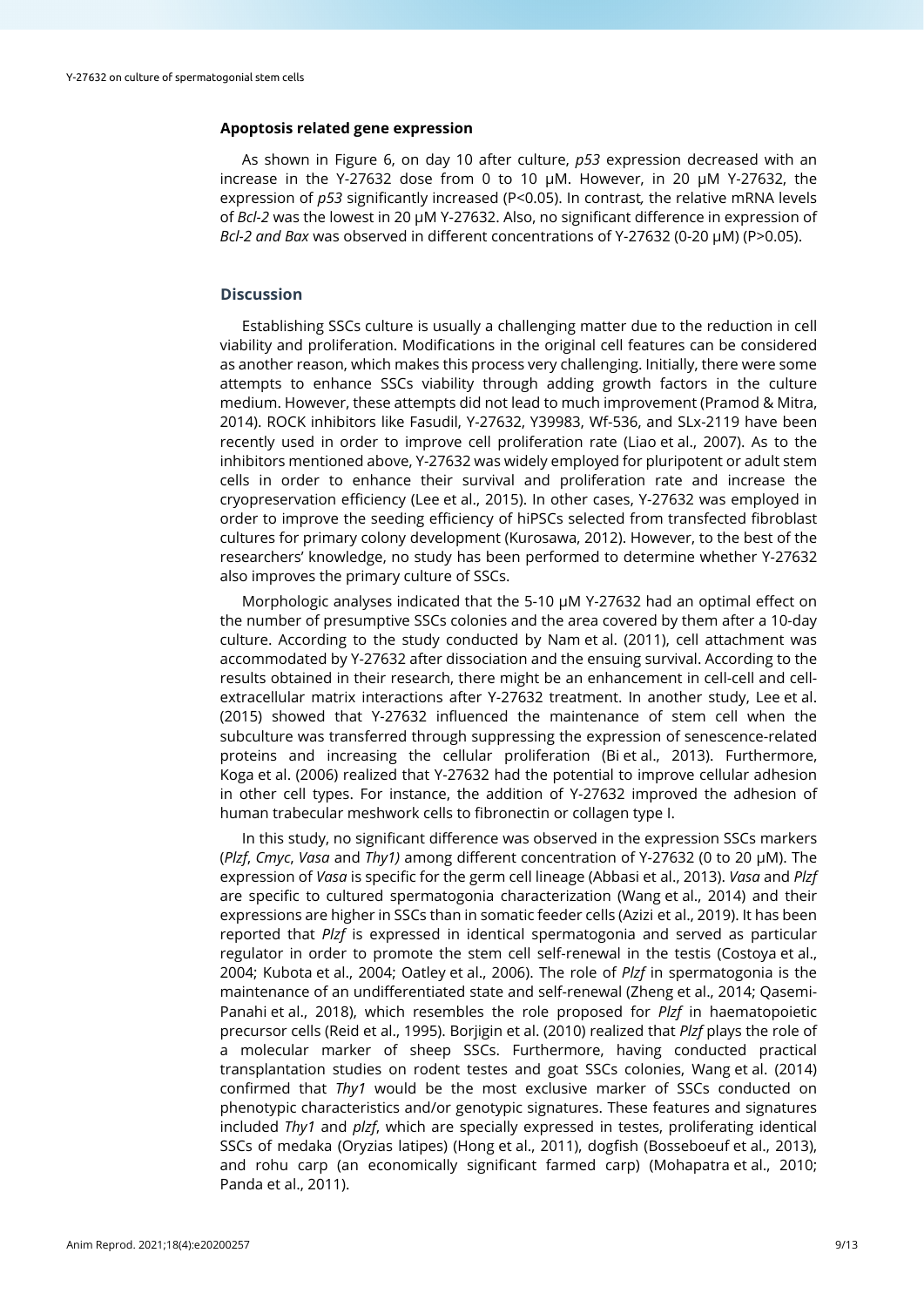Results showed that with an increase in the Y-27632 dose from 0 to 10 µM*,* in contrast to *p53* and *Bax,* the relative mRNA levels of *Bcl-2* increased and its expressions was the lowest in 20 µM Y-27632. *Bcl-2* is a strong anti-apoptotic molecule. This molecule was identified for the first time in follicular B-cell lymphoma as a translocation to the immunoglobulin heavy chain Locus-T, which causes the gene to be constitutively hyperexpressed (Tsujimoto et al., 1985). *Bax* is identified as apoptosis effectors (Echeverry et al., 2013). The *Bax* family is concerned as further downstream with mitochondrial disorder. *Bax* plays a significant role in releasing apoptogenic proteins, such as cytochrome c, by mediating mitochondrial membrane channels. Moreover, non-*Bcl-2* family proteins, such as *p53*, have been involved in organizing mitochondrial outer membrane permeability (Cory & Adams, 2002).

It seems that Y-27632 improves the survival of hESCs through complementary mechanisms such as increasing cellular adhesion by advancing more potent cell-cell interaction (Li et al., 2009). Although Li et al. (2009) showed the role of Y-27632 in decreasing the level of apoptosis, it is well understood that the ROCK pathway is closely related to the induction of cell apoptosis (Hwang et al., 2013). In comparison with the control group, the level of intracellular ROS decreased with an increase in the Y-27632 dose from 5 to 20 µM. Even though high levels of ROS might result in cellular injury and apoptosis because of damages to the membrane, lysis of cells, organelles dysfunction, and calcium dyshomeostasis (Kushki et al., 2015), low concentrations of ROS are fundamental to cells' function such as the acquisition of fertilizing capability (Silva et al., 2010). Consequently, maintaining suitable ROS levels in SSCs culture media is very essential (Wang et al., 2014).

## **Conclusion**

In conclusion, the present study demonstrated that Y-27632 at a concentration of 5 -10 µM provided optimal culture conditions for the primary culture of SSCs, with normal expression of SSC-specific markers such as *Plzf*, *Cmyc*, *Vasa* and *Thy1* genes, up-regulation of *Bcl-2* as antiapoptotic gene and down-regulation of *P53* as pro-apoptotic gene.

# **Acknowledgements**

The authors are grateful to Agricultural Institute of IROST for providing this project with laboratory facilities and other technical support.

#### **References**

- Abbasi H, Tahmoorespur M, Hosseini SM, Nasiri Z, Bahadorani M, Hajian M, Nasiri MR, Nasr-Esfahani MH. THY1 as a reliable marker for enrichment of undifferentiated spermatogonia in the goat. Theriogenology. 2013;80(8):923-32. [http://dx.doi.org/10.1016/j.theriogenology.2013.07.020.](https://doi.org/10.1016/j.theriogenology.2013.07.020) [PMid:23987985.](https://www.ncbi.nlm.nih.gov/entrez/query.fcgi?cmd=Retrieve&db=PubMed&list_uids=23987985&dopt=Abstract)
- Azizi H, Hamidabadi HG, Skutella T. Differential proliferation effects after short-term cultivation of mouse spermatogonial stem cells on different feeder layers. Cell J. 2019;21(2):186-9[3.](https://www.ncbi.nlm.nih.gov/entrez/query.fcgi?cmd=Retrieve&db=PubMed&list_uids=30825292&dopt=Abstract) [PMid:30825292.](https://www.ncbi.nlm.nih.gov/entrez/query.fcgi?cmd=Retrieve&db=PubMed&list_uids=30825292&dopt=Abstract)
- Bi YL, Zhou Q, Du F, Wu MF, Xu GT, Sui GQ. Regulation of functional corneal endothelial cells isolated from sphere colonies by Rho-associated Protein kinase inhibitor. Exp Ther Med. 2013;5(2):433-7[. http://dx.doi.org/10.3892/etm.2012.816.](https://doi.org/10.3892/etm.2012.816) [PMid:23408756.](https://www.ncbi.nlm.nih.gov/entrez/query.fcgi?cmd=Retrieve&db=PubMed&list_uids=23408756&dopt=Abstract)
- Binsila KB, Selvaraju S, Ghosh SK, Parthipan S, Archana SS, Arangasamy A, Prasad JK, Bhatta R, Ravindra JP. Isolation and enrichment of putative spermatogonial stem cells from ram (Ovis aries) testis. Anim Reprod Sci. 2018;196:9-18. [http://dx.doi.org/10.1016/j.anireprosci.2018.04.070.](https://doi.org/10.1016/j.anireprosci.2018.04.070) [PMid:29861343.](https://www.ncbi.nlm.nih.gov/entrez/query.fcgi?cmd=Retrieve&db=PubMed&list_uids=29861343&dopt=Abstract)
- Borjigin U, Davey R, Hutton K, Herrid M. Expression of promyelocytic leukemia zinc-finger in ovine testis and its application in evaluating the enrichment efficiency of differential plating. Reprod Fertil Dev. 2010;22(5):733-42. [http://dx.doi.org/10.1071/RD09237.](https://doi.org/10.1071/RD09237) [PMid:20450825.](https://www.ncbi.nlm.nih.gov/entrez/query.fcgi?cmd=Retrieve&db=PubMed&list_uids=20450825&dopt=Abstract)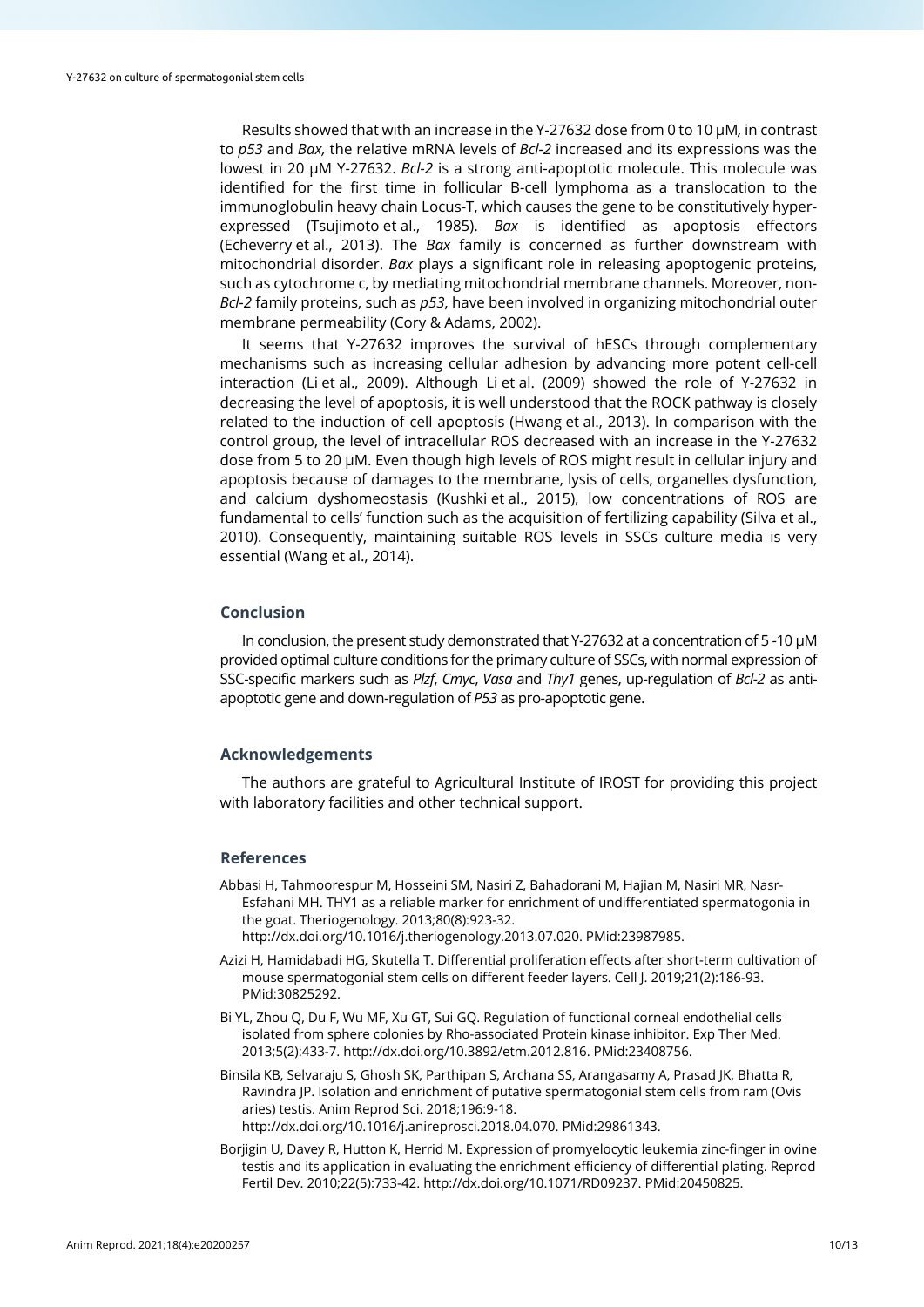- Bosseboeuf A, Gautier A, Auvray P, Mazan S, Sourdaine P. Characterization of spermatogonial markers in the mature testis of the dogfish (Scyliorhinus canicula L.). Reproduction. 2013;147(1):125-39. [http://dx.doi.org/10.1530/REP-13-0316.](https://doi.org/10.1530/REP-13-0316) [PMid:24123129.](https://www.ncbi.nlm.nih.gov/entrez/query.fcgi?cmd=Retrieve&db=PubMed&list_uids=24123129&dopt=Abstract)
- Cory S, Adams JM. The Bcl2 family: regulators of the cellular lifeor-death switch. Nat Rev Cancer. 2002;2(9):647-56[. http://dx.doi.org/10.1038/nrc883.](https://doi.org/10.1038/nrc883) [PMid:12209154.](https://www.ncbi.nlm.nih.gov/entrez/query.fcgi?cmd=Retrieve&db=PubMed&list_uids=12209154&dopt=Abstract)
- Costoya JA, Hobbs RM, Barna M, Cattoretti G, Manova K, Sukhwani M, Orwig KE, Wolgemuth DJ, Pandolfi PP. Essential role of Plzf in maintenance of spermatogonial stem cells. Nat Genet. 2004;36(6):653-9[. http://dx.doi.org/10.1038/ng1367.](https://doi.org/10.1038/ng1367) [PMid:15156143.](https://www.ncbi.nlm.nih.gov/entrez/query.fcgi?cmd=Retrieve&db=PubMed&list_uids=15156143&dopt=Abstract)
- Dobrinski I. Transplantation of germ cells and testis tissue to study mammalian spermatogenesis. Anim Reprod. 2006;3:135-45.
- Echeverry N, Bachmann D, Ke F, Strasser A, Simon HU, Kaufmann T. Intracellular localization of the BCL-2 family member BOK and functional implications. Cell Death Differ. 2013;20(6):785- 99. [http://dx.doi.org/10.1038/cdd.2013.10.](https://doi.org/10.1038/cdd.2013.10) [PMid:23429263.](https://www.ncbi.nlm.nih.gov/entrez/query.fcgi?cmd=Retrieve&db=PubMed&list_uids=23429263&dopt=Abstract)
- Emre N, Vidal JG, Elia J, O'Connor ED, Paramban RI, Hefferan MP, Navarro R, Goldberg DS, Varki NM, Marsala M, Carson CT. The ROCK Inhibitor Y-27632 improves recovery of human embryonic stem cells after fluorescence activated cell sorting with multiple cell surface markers. PLoS One. 2010;5(8):e12148. [http://dx.doi.org/10.1371/journal.pone.0012148.](https://doi.org/10.1371/journal.pone.0012148) [PMid:20730054.](https://www.ncbi.nlm.nih.gov/entrez/query.fcgi?cmd=Retrieve&db=PubMed&list_uids=20730054&dopt=Abstract)
- Heidari B, Rahmati-Ahmadabadi M, Akhondi MM, Zarnani AH, Jeddi-Tehrani M, Shirazi A, Naderi MM, Behzadi B. Isolation, identification, and culture of goat spermatogonial stem cells using c-kit and PGP9.5 markers. J Assist Reprod Genet. 2012;29(10):1029-38. [http://dx.doi.org/10.1007/s10815-012-9828-5.](https://doi.org/10.1007/s10815-012-9828-5) [PMid:22782689.](https://www.ncbi.nlm.nih.gov/entrez/query.fcgi?cmd=Retrieve&db=PubMed&list_uids=22782689&dopt=Abstract)
- Heng BC. Effect of Rho-associated kinase (ROCK) inhibitor Y-27632 on the post-thaw viability of cryopreserved human bone marrow-derived mesenchymal stem cells. Tissue Cell. 2009;41(5):376-80. [http://dx.doi.org/10.1016/j.tice.2009.01.004.](https://doi.org/10.1016/j.tice.2009.01.004) [PMid:19261317.](https://www.ncbi.nlm.nih.gov/entrez/query.fcgi?cmd=Retrieve&db=PubMed&list_uids=19261317&dopt=Abstract)
- Hong N, Li Z, Hong Y. Fish stem cell cultures. Int J Biol Sci. 2011;7(4):392-402. [http://dx.doi.org/10.7150/ijbs.7.392.](https://doi.org/10.7150/ijbs.7.392) [PMid:21547056.](https://www.ncbi.nlm.nih.gov/entrez/query.fcgi?cmd=Retrieve&db=PubMed&list_uids=21547056&dopt=Abstract)
- Hwang IS, Hara H, Chung HJ, Hirabayashi M, Hochi S. Rescue of vitrified-warmed bovine oocytes with Rho-associated coiled-coil kinase inhibitor1. Biol Reprod. 2013;89(2):26. [http://dx.doi.org/10.1095/biolreprod.113.109769.](https://doi.org/10.1095/biolreprod.113.109769) [PMid:23782835.](https://www.ncbi.nlm.nih.gov/entrez/query.fcgi?cmd=Retrieve&db=PubMed&list_uids=23782835&dopt=Abstract)
- Izadyar F, Matthijs-Rijsenbilt JJ, Ouden K, Creemers LB, Woelders H, Rooij DG. Development of a cryopreservation protocol for type A spermatogonia. J Androl. 2002;23(4):537-4[5.](https://www.ncbi.nlm.nih.gov/entrez/query.fcgi?cmd=Retrieve&db=PubMed&list_uids=12065461&dopt=Abstract) [PMid:12065461.](https://www.ncbi.nlm.nih.gov/entrez/query.fcgi?cmd=Retrieve&db=PubMed&list_uids=12065461&dopt=Abstract)
- Kala S, Kaushik R, Singh KP, Kadam PH, Singh MK, Manik RS, Singla SK, Palta P, Chauhan MS. In vitro culture and morphological characterization of prepubertal buffalo (Bubalus bubalis) putative spermatogonial stem cell. J Assist Reprod Genet. 2012;29(12):1335-42. [http://dx.doi.org/10.1007/s10815-012-9883-y.](https://doi.org/10.1007/s10815-012-9883-y) [PMid:23151879.](https://www.ncbi.nlm.nih.gov/entrez/query.fcgi?cmd=Retrieve&db=PubMed&list_uids=23151879&dopt=Abstract)
- Koga T, Koga T, Awai M, Tsutsui J, Yue BYJT, Tanihara H. Rho-associated protein kinase inhibitor, Y-27632, induces alterations in adhesion, contraction and motility in cultured human trabecular meshwork cells. Exp Eye Res. 2006;82(3):362-70. [http://dx.doi.org/10.1016/j.exer.2005.07.006.](https://doi.org/10.1016/j.exer.2005.07.006) [PMid:16125171.](https://www.ncbi.nlm.nih.gov/entrez/query.fcgi?cmd=Retrieve&db=PubMed&list_uids=16125171&dopt=Abstract)
- Kubota H, Avarbock MR, Brinster RL. Growth factors essential for self-renewal and expansion of mouse spermatogonial stem cells. Proc Natl Acad Sci USA. 2004;101(47):16489-94. [http://dx.doi.org/10.1073/pnas.0407063101.](https://doi.org/10.1073/pnas.0407063101) [PMid:15520394.](https://www.ncbi.nlm.nih.gov/entrez/query.fcgi?cmd=Retrieve&db=PubMed&list_uids=15520394&dopt=Abstract)
- Kurosawa H. Application of Rho-associated protein kinase (ROCK) inhibitor to human pluripotent stem cells. J Biosci Bioeng. 2012;114(6):577-81. [http://dx.doi.org/10.1016/j.jbiosc.2012.07.013.](https://doi.org/10.1016/j.jbiosc.2012.07.013) [PMid:22898436.](https://www.ncbi.nlm.nih.gov/entrez/query.fcgi?cmd=Retrieve&db=PubMed&list_uids=22898436&dopt=Abstract)
- Kushki D, Azarnia M, Gholami MR. Antioxidant effects of selenium on seminiferous tubules of immature mice testis. Zahedan J Res Med Sci. 2015;17(12):29-33. [http://dx.doi.org/10.17795/zjrms-5188.](https://doi.org/10.17795/zjrms-5188)
- Lee J, Park S, Roh S. Y-27632, A ROCK inhibitor, delays senescence of putative murine salivary gland stem cells in culture. Arch Oral Biol. 2015;60(6):875-82. [http://dx.doi.org/10.1016/j.archoralbio.2015.03.003.](https://doi.org/10.1016/j.archoralbio.2015.03.003) [PMid:25804560.](https://www.ncbi.nlm.nih.gov/entrez/query.fcgi?cmd=Retrieve&db=PubMed&list_uids=25804560&dopt=Abstract)
- Li X, Krawetz R, Liu S, Meng G, Rancourt DE. ROCK inhibitor improves survival of cryopreserved serum/feeder-free single human embryonic stem cells. Hum Reprod. 2009;24(3):580-9. [http://dx.doi.org/10.1093/humrep/den404.](https://doi.org/10.1093/humrep/den404) [PMid:19056770.](https://www.ncbi.nlm.nih.gov/entrez/query.fcgi?cmd=Retrieve&db=PubMed&list_uids=19056770&dopt=Abstract)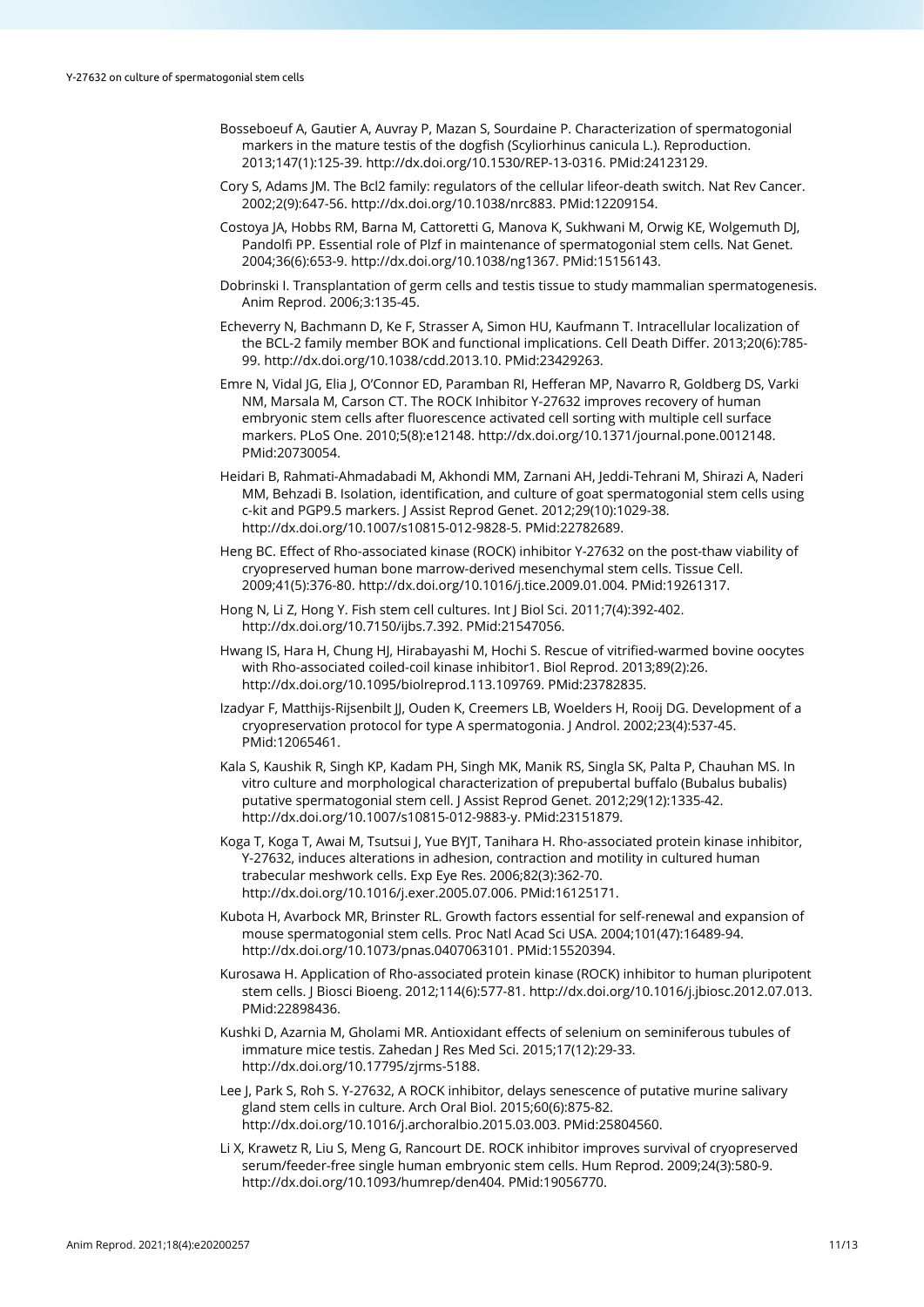- Liao JK, Seto M, Noma K. Rho kinase (ROCK) inhibitors. J Cardiovasc Pharmacol. 2007;50(1):17-24. [http://dx.doi.org/10.1097/FJC.0b013e318070d1bd.](https://doi.org/10.1097/FJC.0b013e318070d1bd) [PMid:17666911.](https://www.ncbi.nlm.nih.gov/entrez/query.fcgi?cmd=Retrieve&db=PubMed&list_uids=17666911&dopt=Abstract)
- Livak KJ, Schmittgen TD. Analysis of relative gene expression data using real time quantitative PCR and the 2(-Delta Delta C(T)). Method. Methods. 2001;25(4):402-8. [http://dx.doi.org/10.1006/meth.2001.1262.](https://doi.org/10.1006/meth.2001.1262) [PMid:11846609.](https://www.ncbi.nlm.nih.gov/entrez/query.fcgi?cmd=Retrieve&db=PubMed&list_uids=11846609&dopt=Abstract)
- Mohapatra C, Barman HK, Panda RP, Kumar S, Das V, Mohanta R, Mohapatra SD, Jayasankar P. Cloning of cDNA and prediction of peptide structure of Plzf expressed in the spermatogonial cells of Labeo rohita. Mar Genomics. 2010;3(3-4):157-63. [http://dx.doi.org/10.1016/j.margen.2010.09.002.](https://doi.org/10.1016/j.margen.2010.09.002) [PMid:21798210.](https://www.ncbi.nlm.nih.gov/entrez/query.fcgi?cmd=Retrieve&db=PubMed&list_uids=21798210&dopt=Abstract)
- Nam J, Johnson J, Lannutti JJ, Agarwal S. Modulation of embryonic mesenchymal progenitor cell differentiation via control over pure mechanical modulus in electrospun nanofibers. Acta Biomater. 2011;7(4):1516-24[. http://dx.doi.org/10.1016/j.actbio.2010.11.022.](https://doi.org/10.1016/j.actbio.2010.11.022) [PMid:21109030.](https://www.ncbi.nlm.nih.gov/entrez/query.fcgi?cmd=Retrieve&db=PubMed&list_uids=21109030&dopt=Abstract)
- Oatley JM, Avarbock MR, Telaranta AI, Fearon DT, Brinster RL. Identifying genes important for spermatogonial stem cell self-renewal and survival. Proc Natl Acad Sci USA. 2006;103(25):9524-9. [http://dx.doi.org/10.1073/pnas.0603332103.](https://doi.org/10.1073/pnas.0603332103) [PMid:16740658.](https://www.ncbi.nlm.nih.gov/entrez/query.fcgi?cmd=Retrieve&db=PubMed&list_uids=16740658&dopt=Abstract)
- Panda RP, Barman HK, Mohapatra C. Isolation of enriched carp spermatogonial stem cells from Labeo rohita testis for in vitro propagation. Theriogenology. 2011;76(2):241-51. [http://dx.doi.org/10.1016/j.theriogenology.2011.01.031.](https://doi.org/10.1016/j.theriogenology.2011.01.031) [PMid:21496900.](https://www.ncbi.nlm.nih.gov/entrez/query.fcgi?cmd=Retrieve&db=PubMed&list_uids=21496900&dopt=Abstract)
- Pertz O. Spatio-temporal Rho GTPase signaling where are we now? J Cell Sci. 2010;123(Pt 11):1841-50. [http://dx.doi.org/10.1242/jcs.064345.](https://doi.org/10.1242/jcs.064345) [PMid:20484664.](https://www.ncbi.nlm.nih.gov/entrez/query.fcgi?cmd=Retrieve&db=PubMed&list_uids=20484664&dopt=Abstract)
- Pirone DM, Liu WF, Ruiz SA, Gao L, Raghavan S, Lemmon CA, Romer LH, Chen CS. An inhibitory role for FAK in regulating proliferation: a link between limited adhesion and RhoA-ROCK signaling. J Cell Biol. 2006;174(2):277-88. [http://dx.doi.org/10.1083/jcb.200510062.](https://doi.org/10.1083/jcb.200510062) [PMid:16847103.](https://www.ncbi.nlm.nih.gov/entrez/query.fcgi?cmd=Retrieve&db=PubMed&list_uids=16847103&dopt=Abstract)
- Pramod RK, Mitra A. In vitro culture and characterization of spermatogonial stem cells on sertoli cell feeder layer in goat (Capra hircus). J Assist Reprod Genet. 2014;31(8):993-1001. [http://dx.doi.org/10.1007/s10815-014-0277-1.](https://doi.org/10.1007/s10815-014-0277-1) [PMid:24958548.](https://www.ncbi.nlm.nih.gov/entrez/query.fcgi?cmd=Retrieve&db=PubMed&list_uids=24958548&dopt=Abstract)
- Qasemi-Panahi B, Movahedin M, Moghaddam G, Tajik P, Koruji M, Ashrafi-Helan J, Rafat SA. Isolation and proliferation of spermatogonial cells from ghezel sheep. Avicenna J Med Biotechnol. 2018;10(2):93-7. [PMid:29849985.](https://www.ncbi.nlm.nih.gov/entrez/query.fcgi?cmd=Retrieve&db=PubMed&list_uids=29849985&dopt=Abstract)
- Reid A, Gould A, Brand N, Cook M, Strutt P, Li J, Licht J, Waxman S, Krumlauf R, Zelent A. Leukemia translocation gene, PLZF, is expressed with a speckled nuclear pattern in early hematopoietic progenitors. Blood. 1995;86(12):4544-52. [http://dx.doi.org/10.1182/blood.V86.12.4544.bloodjournal86124544.](https://doi.org/10.1182/blood.V86.12.4544.bloodjournal86124544) [PMid:8541544.](https://www.ncbi.nlm.nih.gov/entrez/query.fcgi?cmd=Retrieve&db=PubMed&list_uids=8541544&dopt=Abstract)
- Riento K, Ridley AJ. Rocks: multifunctional kinases in cell behavior. Nat Rev Mol Cell Biol. 2003;4(6):446-56[. http://dx.doi.org/10.1038/nrm1128.](https://doi.org/10.1038/nrm1128) [PMid:12778124.](https://www.ncbi.nlm.nih.gov/entrez/query.fcgi?cmd=Retrieve&db=PubMed&list_uids=12778124&dopt=Abstract)
- Rodriguez-Sosa JR, Dobson H, Hahnel A. Isolation and transplantation of spermatogonia in sheep. Theriogenology. 2006;66(9):2091-103[. http://dx.doi.org/10.1016/j.theriogenology.2006.03.039](https://doi.org/10.1016/j.theriogenology.2006.03.039)[.](https://www.ncbi.nlm.nih.gov/entrez/query.fcgi?cmd=Retrieve&db=PubMed&list_uids=16870245&dopt=Abstract) [PMid:16870245.](https://www.ncbi.nlm.nih.gov/entrez/query.fcgi?cmd=Retrieve&db=PubMed&list_uids=16870245&dopt=Abstract)
- Sahare MG, Suyatno S, Imai H. Recent advances of in vitro culture systems for spermatogonial stem cells in mammals. Reprod Med Biol. 2018;17(2):134-42. [http://dx.doi.org/10.1002/rmb2.12087.](https://doi.org/10.1002/rmb2.12087) [PMid:29692670.](https://www.ncbi.nlm.nih.gov/entrez/query.fcgi?cmd=Retrieve&db=PubMed&list_uids=29692670&dopt=Abstract)
- Shams A, Eslahi N, Movahedin M, Izadyar F, Asgari H, Koruji M. Future of spermatogonial stem cell culture: application of nanofiber scaffolds. Curr Stem Cell Res Ther. 2017;12(7):544-53. [http://dx.doi.org/10.2174/1574888X12666170623095457.](https://doi.org/10.2174/1574888X12666170623095457) [PMid:28641554.](https://www.ncbi.nlm.nih.gov/entrez/query.fcgi?cmd=Retrieve&db=PubMed&list_uids=28641554&dopt=Abstract)
- Silva FM, Marques A, Chaveiro A. Reactive oxygen species: a double-edged sword in reproduction. Open Vet Sci J. 2010;4(1):127-33. [http://dx.doi.org/10.2174/1874318801004010127.](https://doi.org/10.2174/1874318801004010127)
- Tsujimoto Y, Cossman J, Jaffe E, Croce CM. Involvement of the bcl-2 gene in human follicular lymphoma. Science. 1985;228(4706):1440-3[. http://dx.doi.org/10.1126/science.3874430.](https://doi.org/10.1126/science.3874430) [PMid:3874430.](https://www.ncbi.nlm.nih.gov/entrez/query.fcgi?cmd=Retrieve&db=PubMed&list_uids=3874430&dopt=Abstract)
- Wang J, Cao H, Xue X, Fan C, Fang F, Zhou J, Zhang Y, Zhang X. Effect of vitamin C on growth of caprine spermatogonial stem cells in vitro. Theriogenology. 2014;81(4):545-55. [http://dx.doi.org/10.1016/j.theriogenology.2013.11.007.](https://doi.org/10.1016/j.theriogenology.2013.11.007) [PMid:24368149.](https://www.ncbi.nlm.nih.gov/entrez/query.fcgi?cmd=Retrieve&db=PubMed&list_uids=24368149&dopt=Abstract)